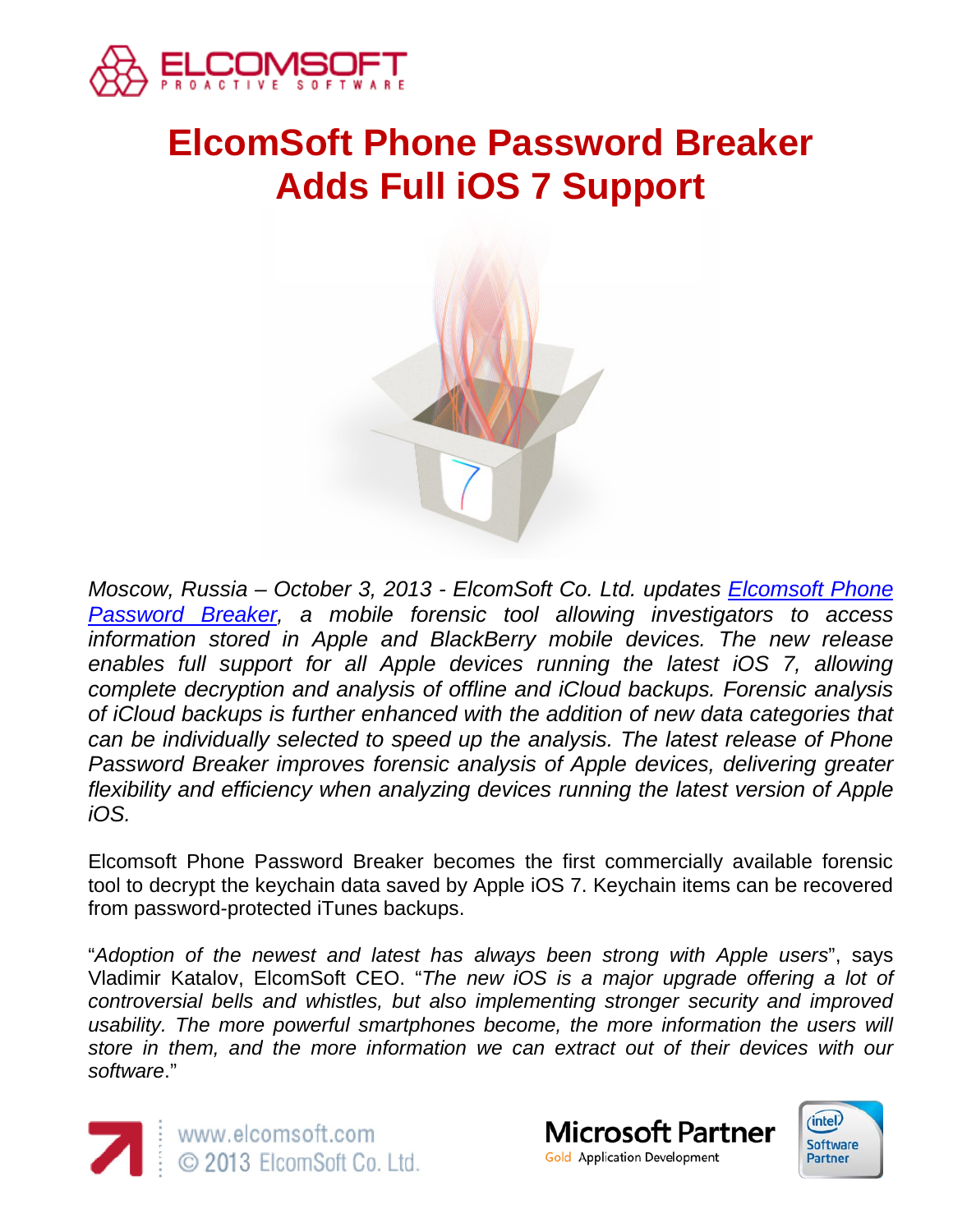

## **About iOS Forensics**

Information stored in Apple devices can be invaluable for forensic investigations. Call logs, Web browsing history, emails, historic geolocation information, pictures and videos taken with the builtin camera, communications in social networks and other application data can become essential court evidence.

By the end of August, 2013, some 13% of all mobile devices (smartphones and tablets) sold worldwide were running Apple iOS. These devices contain tremendous amounts of highly sensitive information about their users.

Adoption of the newest versions of iOS among Apple has been traditionally strong. According to Apple, the previous version of iOS (iOS 6) was adopted by 93% of all customers. Similar numbers are expected for iOS 7. Early adoption rate of the newly released iOS 7 is extremely high. More than 35% of all Apple users have already updated their devices to iOS 7 by the end of the first day since the new system was publicly released.

By adding support for the latest version of Apple iOS, ElcomSoft delivers a tool enabling investigators to capture, decrypt and analyze information stored in all current and legacy Apple devices.

## **Full iOS 7 Support: Complete with Keychain Data**

The updated [Elcomsoft Phone Password Breaker](http://www.elcomsoft.com/eppb.html) comes with full support for the latest release of Apple's mobile operating system, iOS 7. Phone Password Breaker can recover passwords protecting offline iTunes backups, decrypt the contents of these backups and unpack the content of the backup into files complete with their original folder structure.

An important addition in this latest release of Phone Password Breaker is the ability to decrypt the content of Apple's protected storage, the keychain. With every new iOS release, Apple moves more items into the keychain. Highly sensitive information stored in the keychain includes passwords to email accounts, account credential, filled forms and passwords to Web sites, stored credit card data and many bits of other information that may be critical for an investigation.

In iOS 7, Apple implemented certain changes to encryption and storage format of keychain items. Elcomsoft Phone Password Breaker is the first commercially available tool to recover encrypted keychain items from iTunes backups.

Note: keychain data can only be recovered from iTunes backups that are password-protected. The keychain in iTunes backups with no password is protected with a hardware-specific key, and cannot be decrypted.